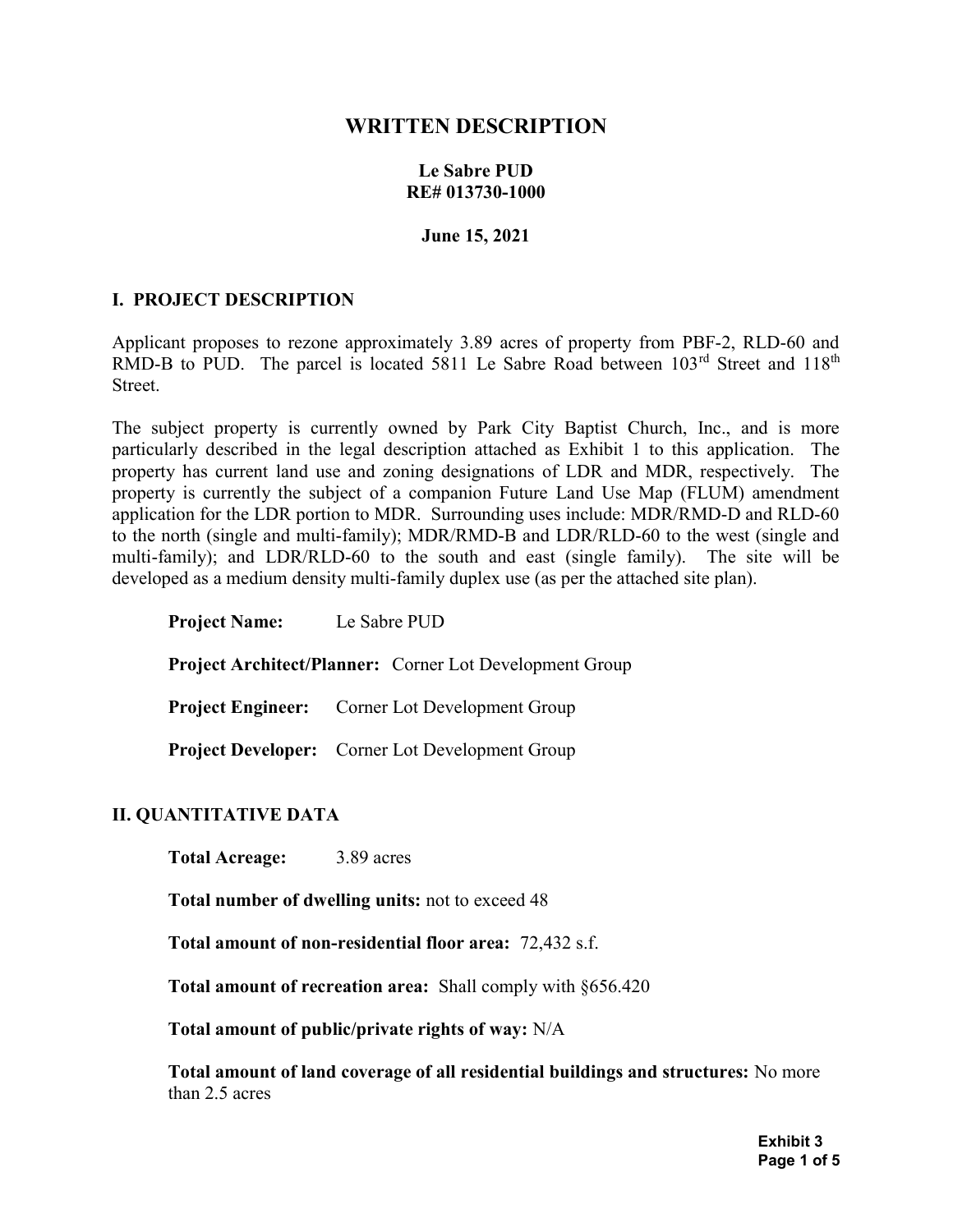## Phase schedule of construction (include initiation dates and completion dates)

Single phase construction

## III. USES AND RESTRICTIONS

#### A. Permitted Uses:

- 1. Multiple-family dwellings
- 2. Townhomes
- 3. Housing for the elderly
- 4. Assisted living facilities
- 5. Home occupations meeting the performance standards and development criteria set forth in Part 4
- 6. Essential services, including water, sewer, gas, telephone, radio, television and electric, meeting the performance standards and development criteria set forth in Part 4
- 7. Day care centers meeting the performance standards and development criteria set forth in Part 4
- 8. Nursing homes
- 9. Commercial Neighborhood Retail Sales and Service or Professional Office
- 10. Group care homes

#### B. Permitted Accessory Uses and Structures:

Shall comply with §656.403

### IV. DESIGN GUIDELINES

#### A.1. Lot Requirements (Multiple-family dwellings only):

- (a) Minimum lot area: 6,000 square feet for the first two family units and 4,400 square feet for each additional unit, not to exceed 10 units per acre
- (b) Maximum lot coverage: 50 percent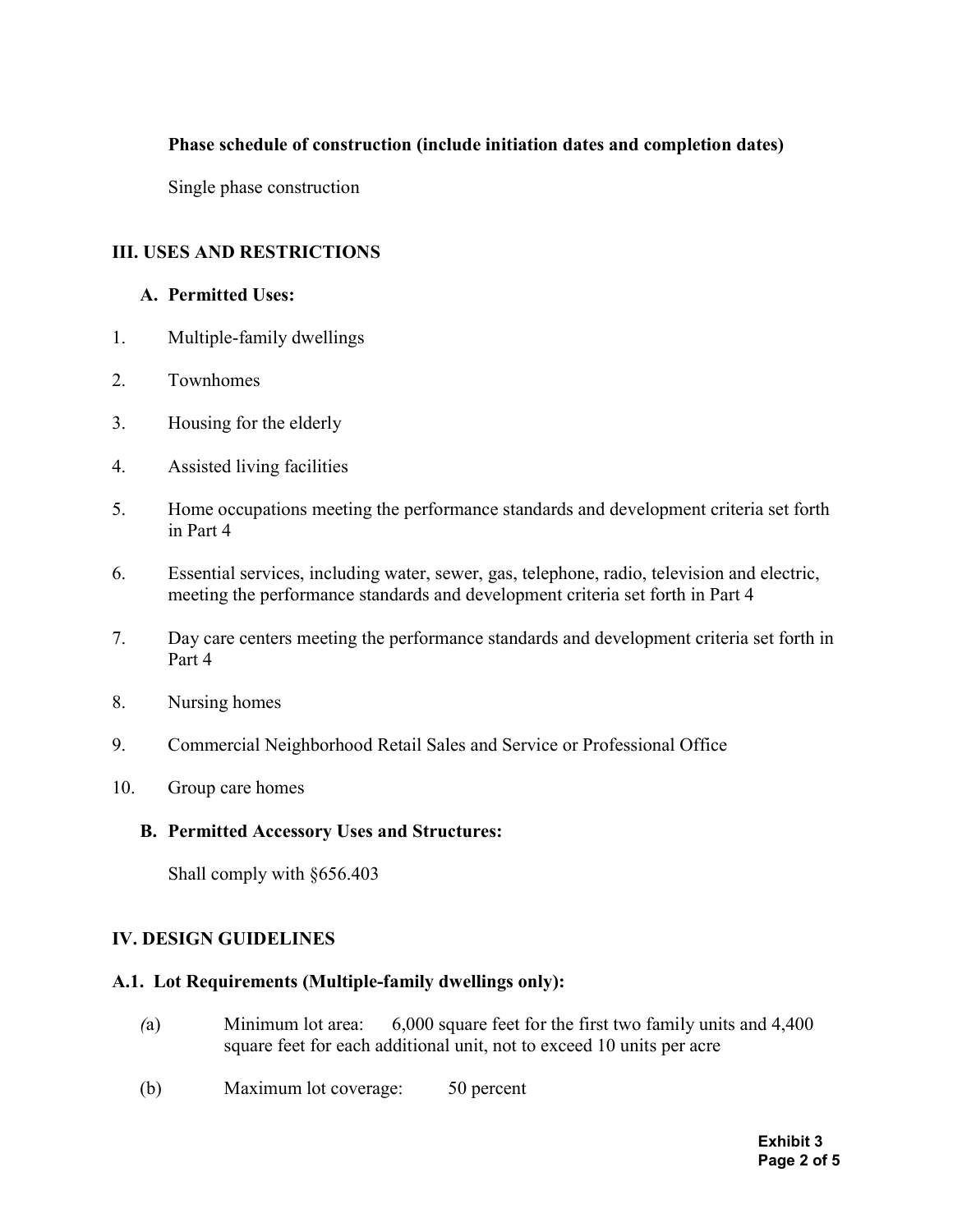- (c) Minimum front yard: 20 feet
- (d) Minimum side yard: 5 feet
- (e) Minimum rear yard: 15 feet
- (f) Maximum height of structures: 35 feet; provided, however, that height may be unlimited where all required yards are increased by one foot for each one foot of building height or fraction thereof in excess of 35 feet

### A.2. Lot Requirements (Townhomes only):

- (a) Each building or structure to be sold to individual owners containing townhouses or rowhouses or each development of contiguous townhouse units shall comply with all development regulations, including overall lot and yard requirements and density, for multiple-family dwellings, except as provided in this Section. Where lots are to be sold to individual owners of townhouses or rowhouses in a building, the lots shall be platted pursuant to Chapter 654, Ordinance Code, and the following regulations shall apply to such subdivision plats and to the individual units or lots:
	- (1) Minimum lot width: 15 feet; 20 feet for end units
	- (2) Minimum lot area: 1,500 square feet
	- (3) Maximum lot coverage by all buildings: 70 percent
	- (4) Maximum yard requirements:
		- (a) Front 22 feet from the outside edge of sidewalk to the garage face where sidewalks are located on that side of the street and 15 feet to the building façade; 22 feet from the back edge of curb where no sidewalks are located to the garage face and 15 feet to the building façade; 15 feet, if access to garage is from an alley
		- (b) Side 0 feet; 5 feet for end units
		- (c) Rear 10 feet
	- (5) Maximum height of structures. 35 feet
	- (6) Minimum open space. The gross density for an RLD Zoning District may not exceed the Land Use Category density. Where individual lot sizes may exceed the Land Use Category density, open space shall be platted as a separate tract and designated as "open space" on such plat.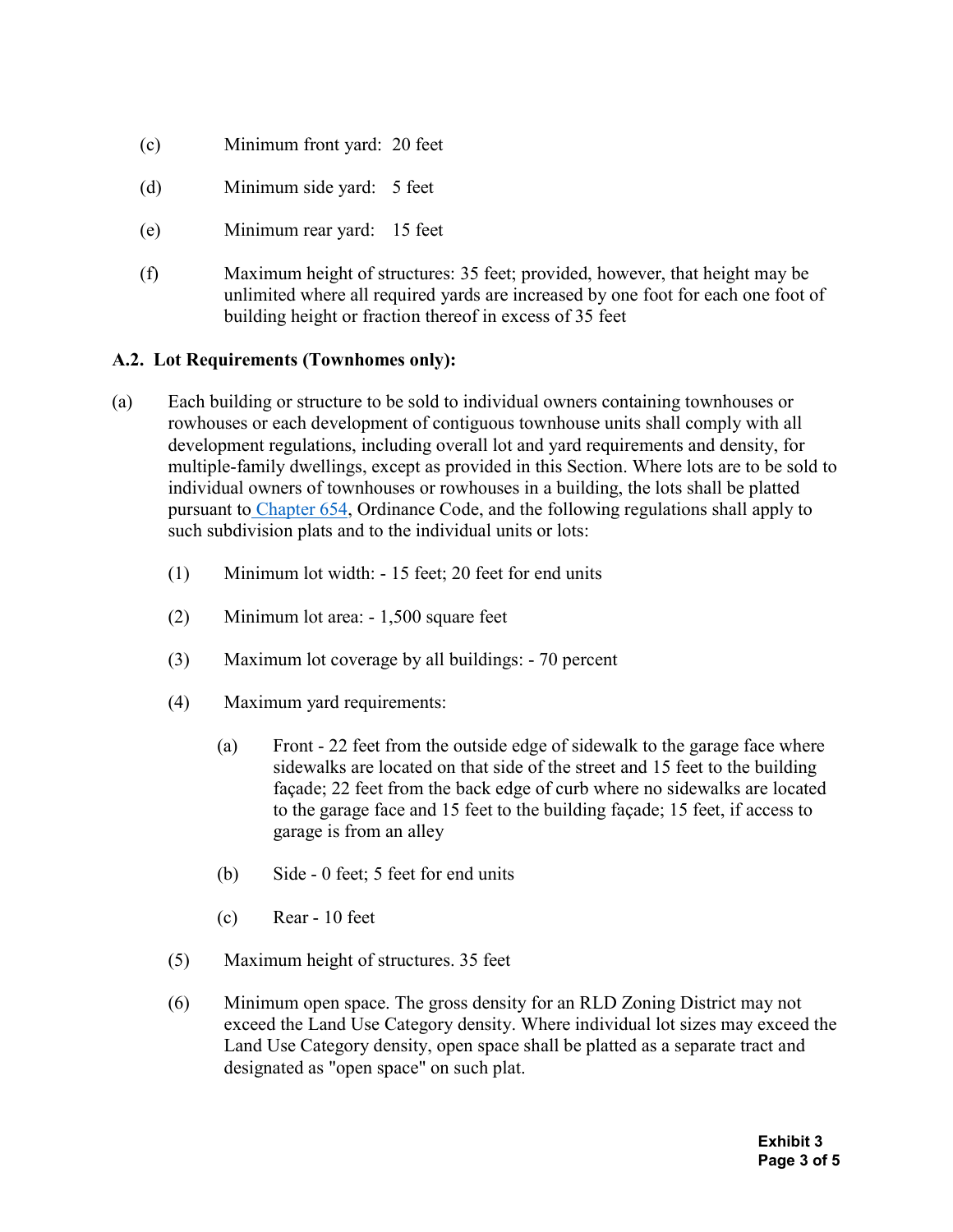## B. Ingress, Egress and Circulation:

- (1) Parking Requirements. The parking requirements for this development shall be consistent with the requirements of Part 6 of the Zoning Code, except the ratio shall be 1.50 parking spaces per unit.
- (2) Vehicular Access.

Vehicular access to the Property shall be by way of Le Sabre Road, substantially as shown in the Site Plan. The final location of all access points is subject to the review and approval of the City's Traffic Engineer.

- (3) Pedestrian Access.
	- a. Pedestrian access shall be provided by sidewalks installed in accordance with the 2030 Comprehensive Plan.

# C. Signs.

- (1) One (1) double faced or two (2) single faced signs, not to exceed twenty-four (24) square feet in area, and not to exceed 20 feet in height, which shall be a monument sign.
- (2) Directional signs shall not exceed four (4) square feet.
- (3) Wall signs painted on the wall not to exceed ten percent (10%) of the square footage of the occupancy frontage of the building abutting a public right-of-way are permitted.

# D. Landscaping:

The Property shall be developed in accordance with the requirements of Part 12 Landscape Regulations of the Zoning Code (however, landscape may be rearranged to meet development requirements) or as otherwise approved by the Planning and Development Department.

### E. Recreation and Open Space:

The site shall comply with the requirements of the Zoning Code for recreation and open space.

# F. Utilities

Water will be provided by JEA. Sanitary sewer will be provided by JEA. Electric will be provided by JEA.

### G. Wetlands

Wetlands will be permitted according to local, state and federal requirements.